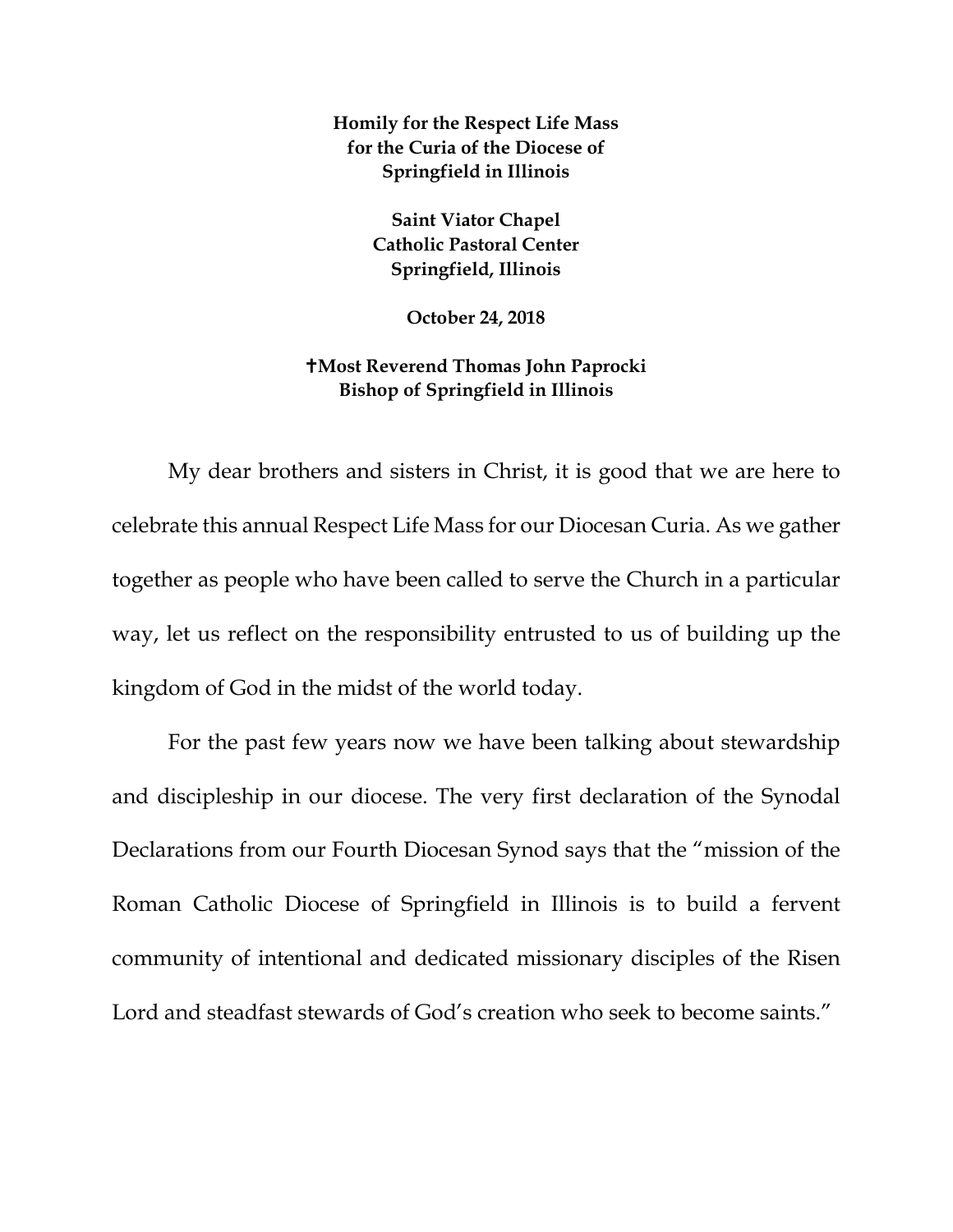Both of our readings today speak of stewardship. When we speak of being "stewards of God's creation," we tend to think of being caretakers of God's material creation, that is, the physical earth and temporal goods. But Saint Paul uses the term "stewardship" in a very different sense when he wrote in his Letter to the Ephesians about the "stewardship of God's grace." Saint Paul reminds us that stewardship extends to the spiritual gifts of God's creation as well as to the physical and material gifts of God's creation. This awareness that we are stewards of spiritual goods and well as material goods helps to make the essential connection between stewardship and discipleship more apparent.

In the opening lines of today's passage from the Gospel according to Saint Luke, Jesus reminds His disciples that they must be prepared like the master of house, for the Son of Man will come at an hour that we do not expect. Our Lord's reference to the "master of the house" is another way of referring to the "steward of the house." A steward is a person in charge of the master's prize possessions: the house, the fellow workers, the business, and even the money. In a word: everything! None of it is owned by the steward, of course, but he or she is in charge of it to help the master accomplish his will.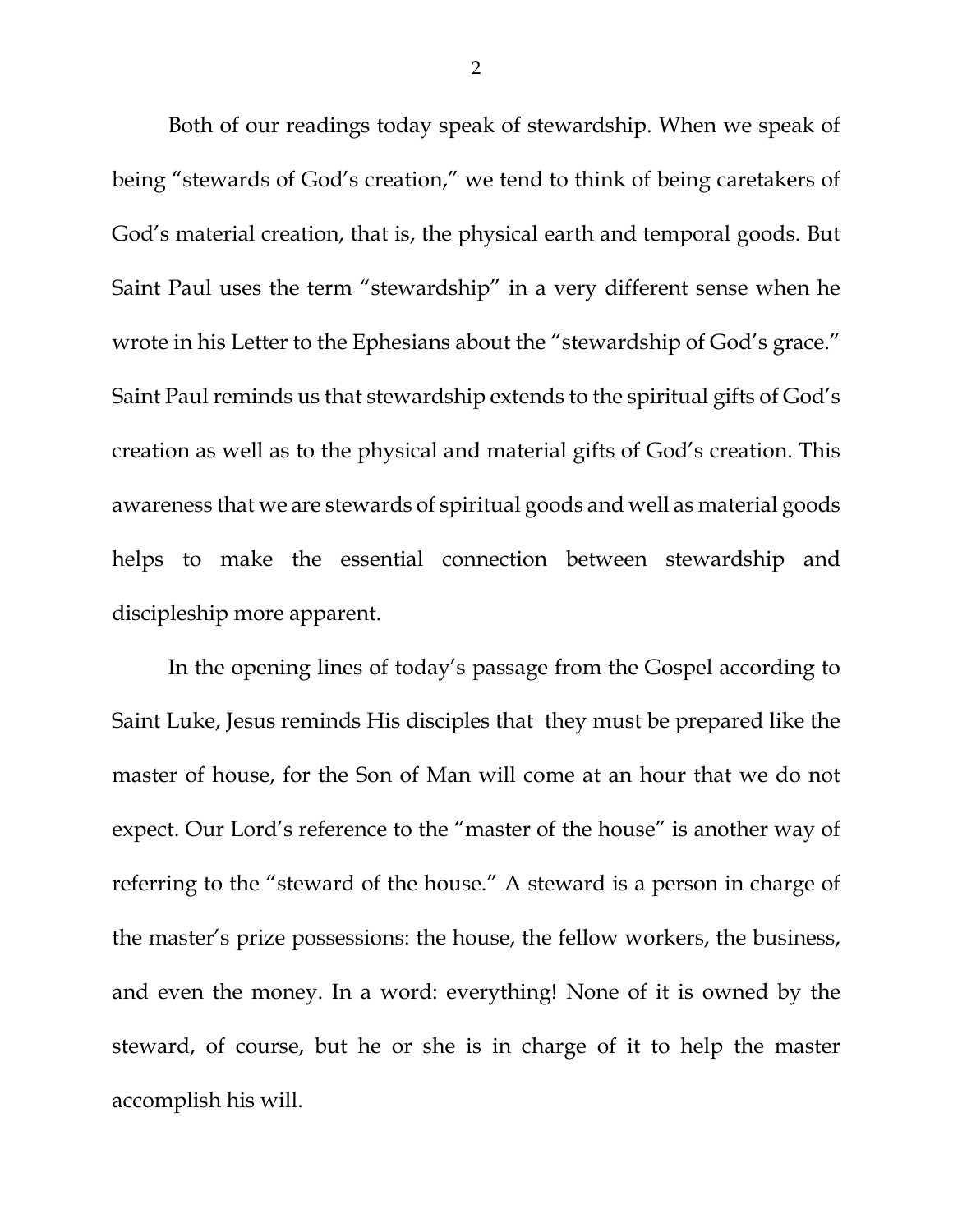While our proper stewardship of God's material creation is important to carrying out our spiritual mission, Saint Paul reminds us that ultimately we who are involved in ministry are stewards of something far more important than buildings or money: as stewards of God's grace we are given the important responsibility of being instruments of sanctification for God's people on their journey of faith and helping them to become saints through God's grace.

As the Gospel passage for today ends, we hear our Lord instructing His disciples that *Much will be required of the person entrusted with much, and still more will be demanded of the person entrusted with more.[1](#page-3-0)* As members of the Diocesan Curia, each of us has been entrusted with much responsibility for the people of God and we all play an important role in the life of our diocese. Saint Josemaría Escrivá provides an image of ripples of water in describing the importance of the Christian vocation in his book called *The Way*. He writes,

> You are the stone fallen into the lake. With your word and example produce a first ripple… and it will produce another… and then another, and another… each time wider. Now do you understand the importance of your mission?[2](#page-3-1)

3